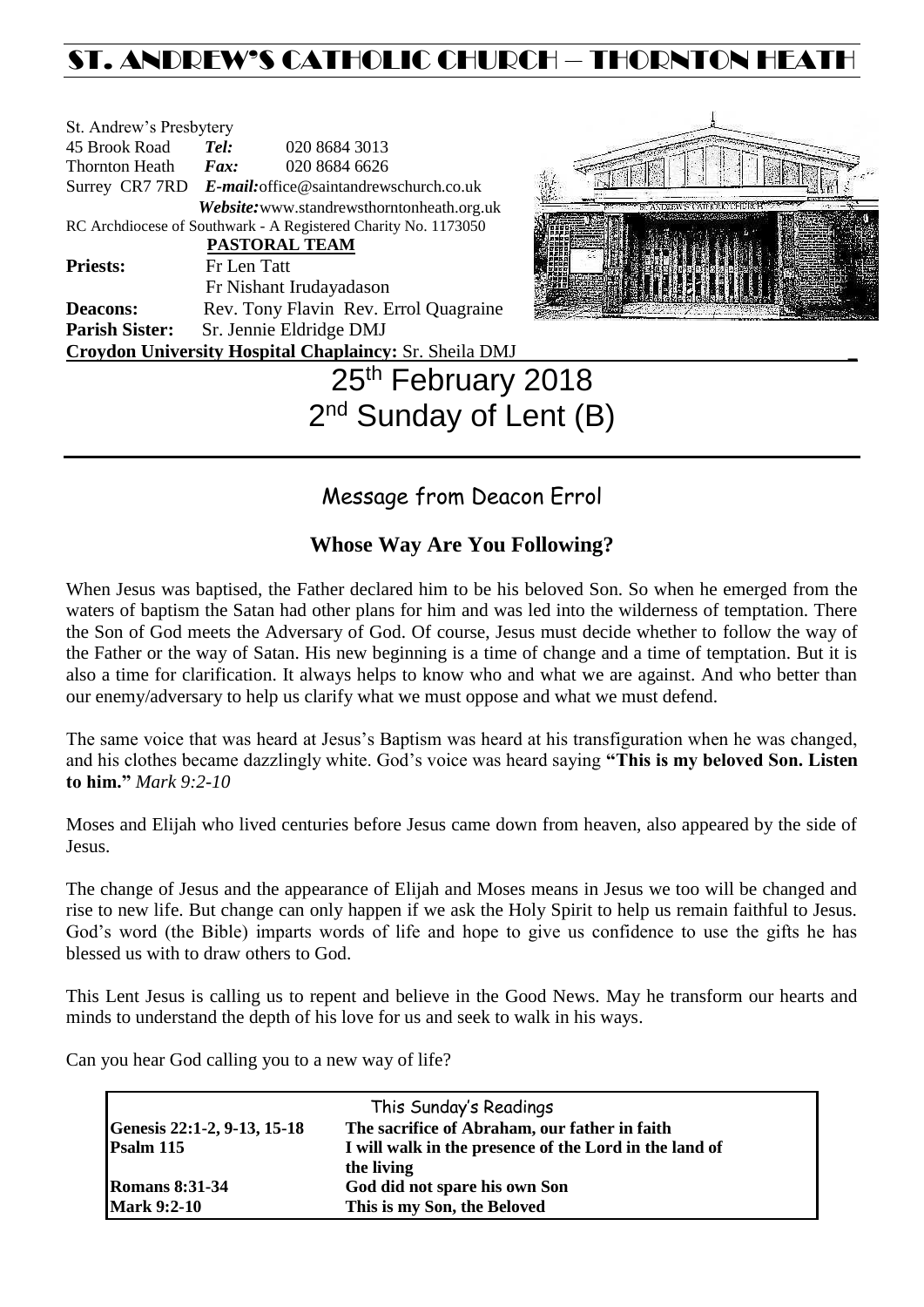## Diary for the Week

| Sunday $25^{th}$ February         |                    | 6.00pm (Saturday) First Mass of Sunday | Rose Freeman RIP (Anniv)                     |
|-----------------------------------|--------------------|----------------------------------------|----------------------------------------------|
| $2^{nd}$ Sunday of Lent           |                    |                                        |                                              |
| (B)                               | 9.30am             | Mass                                   | Parishioners                                 |
|                                   | 11.30am            | Mass                                   | Ajibola Oyeyinka RIP (5 <sup>th</sup> Anniv) |
|                                   | 4.00pm             | <b>Confirmation Session 2</b>          |                                              |
|                                   | 5.00pm             | <b>Rosary</b>                          |                                              |
|                                   | $5.15 - 5.45$ pm   | <b>Exposition and Benediction</b>      |                                              |
|                                   | 6.00 <sub>pm</sub> | Mass                                   | <b>Family Intention</b>                      |
|                                   | $7.00 - 9.00$ pm   | <b>Charismatic Prayer Group</b>        |                                              |
| Monday $26^{th}$ February         | 7.30am             | <b>Mass</b>                            | <b>Iggy Fernandes</b>                        |
| Dan 9:4-10                        | 10.00am            | Mass                                   | <b>Stephen Martial RIP</b>                   |
| Lk 6:36-38                        | 12noon             | <b>Mass Croydon Uni Hospital</b>       |                                              |
|                                   | 7.00pm             | <b>Adoration of the Blessed</b>        |                                              |
|                                   |                    | <b>Sacrament</b>                       |                                              |
|                                   | $7.00 - 8.00$ pm   | <b>Parish Surgery</b>                  |                                              |
| Tuesday 27 <sup>th</sup> February | 7.30am             | <b>Mass</b>                            | Antoinette Underwood (Birthday)              |
| Is 1:10, 16-20                    | 10.00am            | <b>Mass</b>                            | Botelho & Carrasco Families                  |
| Mt 23:1-12                        | 7.45pm             | R.C.I.A. (hall)                        |                                              |
| <b>Wednesday 28th February</b>    | 7.30am             | Mass                                   | <b>Holy Souls</b>                            |
| Jer 18:18-20                      | 10.00am            | <b>Mass followed by Stations</b>       | Filipina Fernandes RIP                       |
| Mt 20:17-28                       |                    | of the Cross                           |                                              |
|                                   | 2.00 <sub>pm</sub> | <b>Active Retirement Group</b>         |                                              |
|                                   | 6.00pm             | <b>Lectio Divina Group (hall)</b>      |                                              |
|                                   | 7.30pm             | <b>Legion of Mary (hall)</b>           |                                              |
| Thursday 1st March                | 7.30am             | <b>Mass</b>                            | Geraldine Larkin RIP                         |
| Jer 17:5-10                       | 10.00am            | Mass                                   | Gerry & Brigid O'Donovan RIP                 |
| Lk 16:19-31                       | 7.00pm             | Lent Talk (hall)                       |                                              |
|                                   | 8.00pm             | <b>Baptism Course (Convent)</b>        |                                              |
| Friday 2 <sup>nd</sup> March      | 6.30am             | Mass                                   | Denis Patrick Nelligan RIP (Anniv)           |
| <b>First Friday</b>               | 10.00am            | <b>Mass followed by Stations</b>       | Donnovan Thorpe RIP (Anniv)                  |
| Mt 21:33-43. 45-46                |                    | of the Cross                           |                                              |
|                                   | 6.00pm             | <b>Syro Malabar Mass</b>               |                                              |
|                                   | 8.00pm             | <b>Stations of the Cross</b>           |                                              |
| Saturday 3rd March                | $9.50 - 11.15$ am  | <b>First Holy Communion</b>            |                                              |
| Mic 7:14-15. 18-20                | 9.30am             | <b>Mass</b>                            | <b>Holy Souls</b>                            |
| Lk 15:1-3. 11-32                  | $10.00 - 10.30$ am | <b>Confessions</b>                     |                                              |
|                                   | $5.00 - 5.30$ pm   | <b>Confessions</b>                     |                                              |
|                                   | 6.00 <sub>pm</sub> | First Mass of Sunday                   | Glenda McGrath RIP                           |
| Sunday 4 <sup>th</sup> March      | 9.30am             | Mass                                   | <b>Hayfron Family</b>                        |
| $3^{rd}$ Sunday of Lent           | 11.30am            | Mass                                   | Parishioners                                 |
| (B)                               | 5.00pm             | <b>Rosary</b>                          |                                              |
|                                   | $5.15 - 5.45$ pm   | <b>Exposition and Benediction</b>      |                                              |
|                                   | 6.00 <sub>pm</sub> | Mass                                   | Harry Jarvis RIP (Anniv)                     |
|                                   | $7.00 - 9.00$ pm   | <b>Charismatic Prayer Group</b>        |                                              |
|                                   |                    |                                        |                                              |
|                                   |                    |                                        |                                              |

| <b>Money Matters</b> |                  |                                      |                              |  |
|----------------------|------------------|--------------------------------------|------------------------------|--|
|                      |                  | <b>Collection Last Sunday</b>        | £1,412.91 (£1.41 per person) |  |
|                      |                  | Payment by Standing Order            | £ 761.00                     |  |
|                      |                  | Total offertory                      | £2,173.91                    |  |
|                      |                  | Second collection for CAFOD Fast Day |                              |  |
|                      |                  | Thank you for your generosity        |                              |  |
| Altar Servers        |                  |                                      | Church Cleaners              |  |
|                      | This week Team 1 |                                      | This week St Jude's Group    |  |
|                      | Next week Team 2 |                                      | Next week Judie's Crew       |  |
|                      |                  |                                      |                              |  |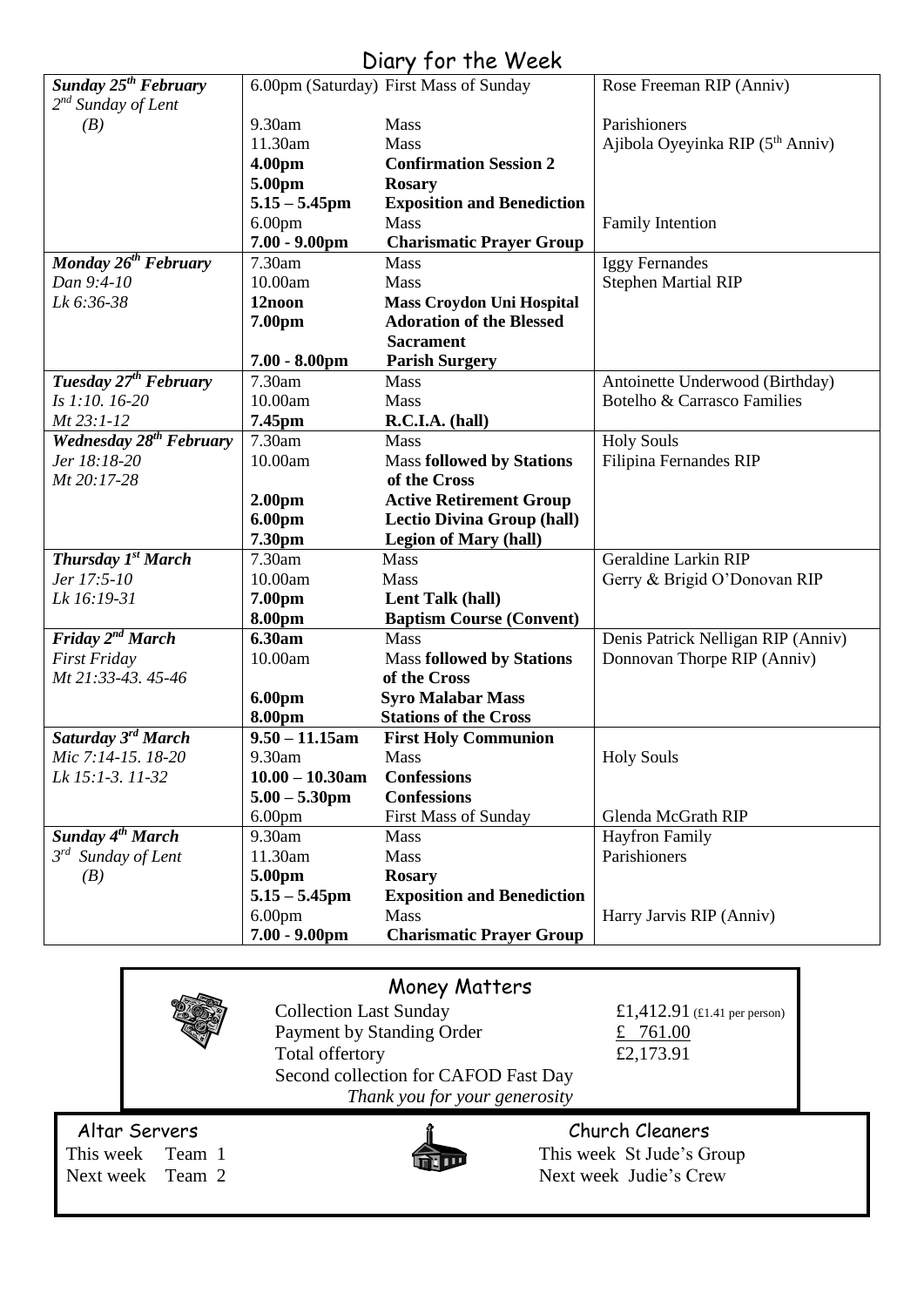## St. Andrew's Parish Notices

#### **FR JOHN RIP**

Thank you to everyone who helped with arrangements for Fr John's funeral. The service on Tuesday evening and the funeral on Wednesday was very well attended and the Archbishop and Bishops wanted to pass on their condolences as well as their grateful thanks to all the parishioners of St Andrew's. Fr John's funeral in Nigeria is being held on Thursday 1<sup>st</sup> March. We have sent his family our Book of Condolence, thank you to everyone who wrote a message – we hope in time his family will read our messages and see how much we appreciated his ministry with us and how much we will miss him.

#### **SECOND COLLECTION: CAFOD FAMILY FAST DAY**

This Lent your donation will make double the difference. For every pound you donate to CAFOD, the UK Government will also donate a pound, up to a total of £5 million, meaning twice the number of lives can be transformed. Twice the number of children can have the opportunity to grow up healthy and strong - please give generously, with grateful thanks.

#### **SCOUT GROUP CAKE SALE TODAY**

Please join our 26<sup>th</sup> Croydon Scout Group in the hall after the 9.30am Mass today for a cake sale. Please go along to enjoy a cup of tea/coffee and enjoy lots of cake and also warm sausage rolls! All profits are used to buy equipment and run activities for our young members. All welcome.

#### **LENT 2018**

#### **LENTEN MASSES IN CROYDON UNIVERSITY HOSPITAL**

There is Mass every Monday during Lent at 12noon. All are most welcome.

#### **FRIDAY MASSES**

Please note that our usual 7.30am Mass will be at **6.30am** on Fridays.

#### **LENTEN DEVOTIONS**

Fridays 10.30am Stations of the Cross (led by parishioners) and at 8.00pm (led by different Parish groups) and also after 10am Mass on Wednesdays (led by parishioners).

This year Lent faith discussion sessions will take place on the Thursdays in Lent which commenced on 15th February and will continue after Easter. There is 10 sessions in all. We will be following the DVD course "Catholicism" presented by Robert Barron Bishop of Los Angeles. The Session this week is titled "The Ineffable Mystery of God: That Than Which Nothing Greater can be Thought". Sessions will commence at 7.30pm in the hall, which will be open at 7.00pm. Teas and coffees available before the session begins.

#### **HELP NEEDED!**

Preparations for Good Friday are underway and help is needed to organise the Good Friday Walk of Witness. It is an ecumenical event and around 200 people attend. If you would like to get involved in the preparations please ring Mary Cameron (020 8689 8360 or 07928 670 639)

#### **ACTIVE RETIREMENT GROUP**

The group will resume again on Wednesday 28<sup>th</sup> February.

#### **ALTAR SERVERS**

Applications are now open for those young people in Year 5 and above who wish to become an Altar Server. The application forms may be found in the porch. The forms should be returned to the Priests' house by Friday 2nd March latest.